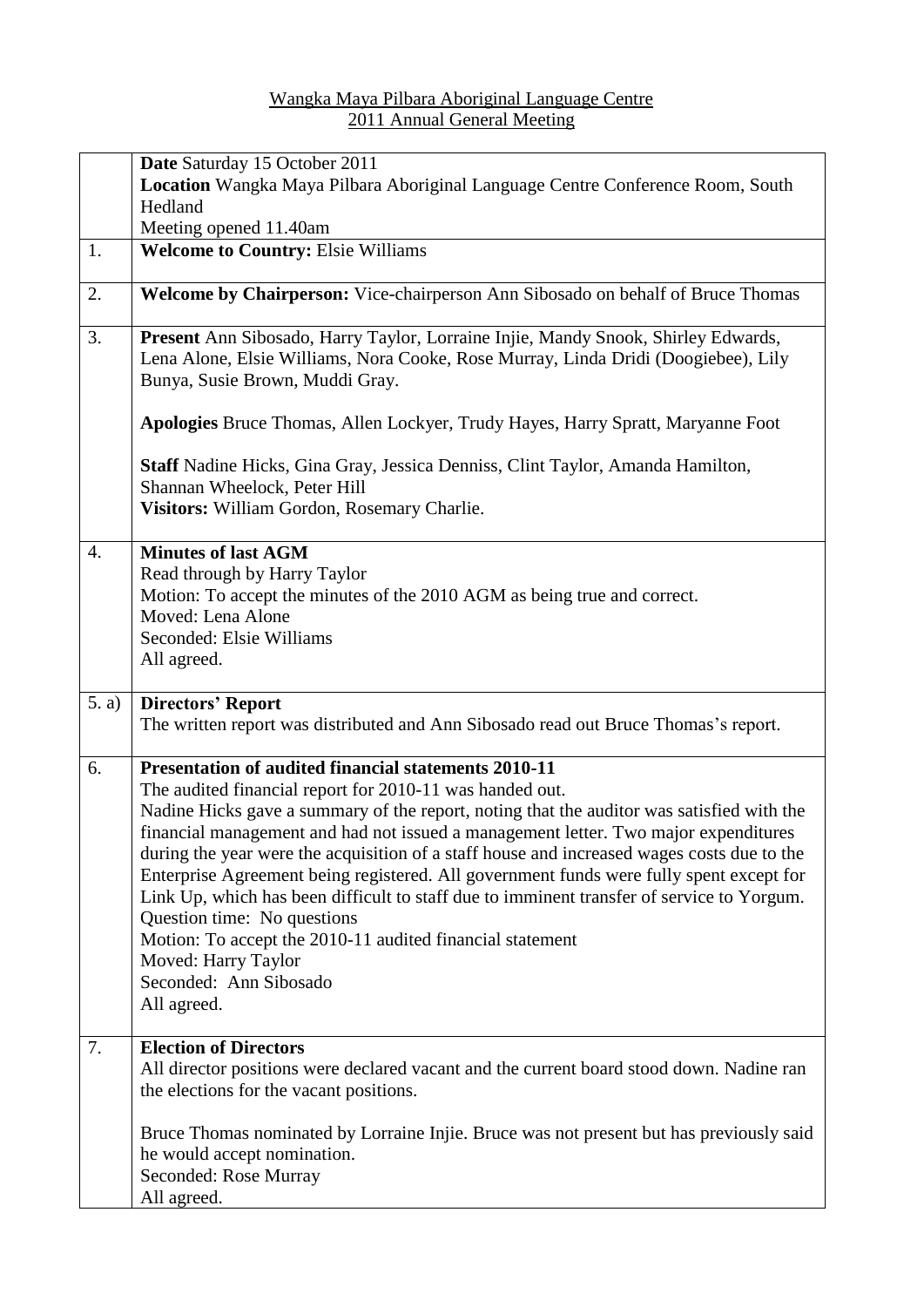|    | Lorraine Injie was nominated by Ann Sibosado. Nomination accepted.<br>Seconded by Linda Dridi.<br>All agreed.                                                                                         |
|----|-------------------------------------------------------------------------------------------------------------------------------------------------------------------------------------------------------|
|    | Linda Dridi nominated by Nora Cooke. Nomination accepted.<br>Seconded by Ann Sibosado.<br>All agreed.                                                                                                 |
|    | Ann Sibosado nominated by Lorraine Injie. Nomination accepted.<br>Seconded by Linda Dridi.<br>All agreed.                                                                                             |
|    | Harry Taylor was nominated by Linda Dridi. Nomination accepted.<br>Seconded by Ann Sibosado.<br>All agreed.                                                                                           |
|    | Elsie Williams was nominated by Lena Alone. Nomination accepted.<br>Seconded by Harry Taylor.<br>All agreed.                                                                                          |
|    | Coralie Cooke was nominated by Linda Dridi. Coralie Cooke not present.<br>Seconded by Rosemary Charlie.<br>All agreed.                                                                                |
|    | Rosemary Charlie nominated by Nora Cooke. Nomination accepted.<br>Seconded by Linda Dridi.<br>All agreed.                                                                                             |
|    | Trudy Hayes nominated by Harry Taylor. Trudy was not present but has indicated she will<br>accept the nomination.<br>Seconded by Ann Sibosado.<br>All agreed.                                         |
|    | Allen Lockyer nominated by Linda Dridi. Nomination accepted.<br>Seconded by Raylene Gordon.<br>All agreed.                                                                                            |
|    | Brett Derschow nominated by Linda Dridi. Brett not present and will have to be contacted<br>to see if he accepts the nomination.<br>Seconded by Nora Cooke<br>All agreed.                             |
|    | After the meeting, it was realised that Coralie Cooke and Rosemary Charlie are not<br>Wangka Maya members and are therefore not eligible for election. This means the results<br>of the election are: |
|    | ELECTED SUBJECT TO WRITTEN ACCEPTANCE OF NOMINATION: Bruce<br>Thomas, Lorraine Injie, Linda Dridi, Ann Sibosado, Harry Taylor, Elsie Williams, Trudy<br>Hayes, Allen Lockyer, Brett Derschow.         |
| 8. | <b>Appointment of auditor</b><br>Motion: To appoint Blakemore Accounting as Wangka Maya's auditor for the 2011-12<br>year.                                                                            |